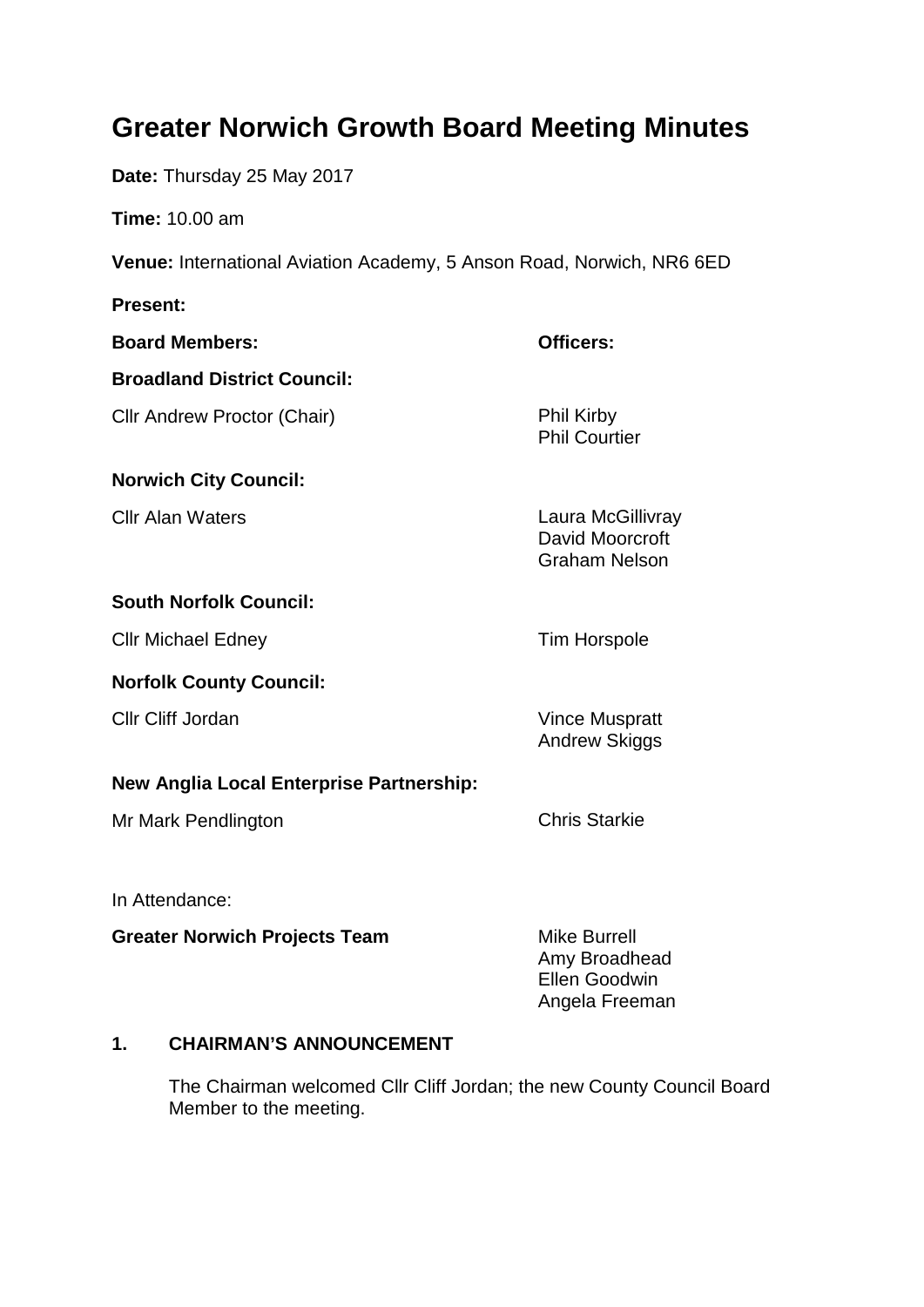## **2. APOLOGIES FOR ABSENCE**

Apologies were received on behalf of Cllr John Fuller.

#### **3. MINUTES**

The Minutes of the meeting held on 23 March 2017 were agreed as a correct record save for the following amendments to the resolution of Minute 11 – The Future of Greater Norwich:

Resolution (v) was expanded into the following two resolutions:

- *(v) to maintain a commitment to focus growth on the most sustainable locations;*
- *(vi) to drive growth on existing allocated sites especially but not limited to Beeston Park, Rackheath, the Deal Ground/Utilities site, Barrack Street, the Norwich Research Park and Long Stratton;*

Resolution (vii) (previously numbered vi) could not be agreed, therefore, it was decided that this matter would be discussed outside the meeting and brought back to be agreed at a later date.

In response to a suggestion that 'sufficient' be replaced with 'limited' in (iv), the Chairman emphasised that the size of the maintenance pot would be determined by the Board according to what was required. It was, therefore, agreed that (iv) remain unchanged.

#### **4. CITY DEAL UPDATE**

Chris Starkie gave a presentation on New Anglia Business Growth attached at Appendix 1 to these Minutes.

The presentation explained the Growth Hub concept and how it was being rolled out as a means of delivering flexible support for business. Across Norfolk and Suffolk over 6,000 businesses had been supported in this way; receiving around 30,000 hours of business support.

In response to a query, it was confirmed that there was sufficient money in the Regional Growth Fund until at least 2021.

It was also confirmed that there was a 'No Wrong Door Policy' for the support provided by the Local Enterprise Partnership (LEP). This ensured all businesses received access to the support that they needed. Initially businesses would be given 15 hours of support from LEP advisors, before being referred to other support providers if required. Businesses that showed potential, especially in the number of jobs they might generate, were fast tracked through a national scheme and provided with intense support.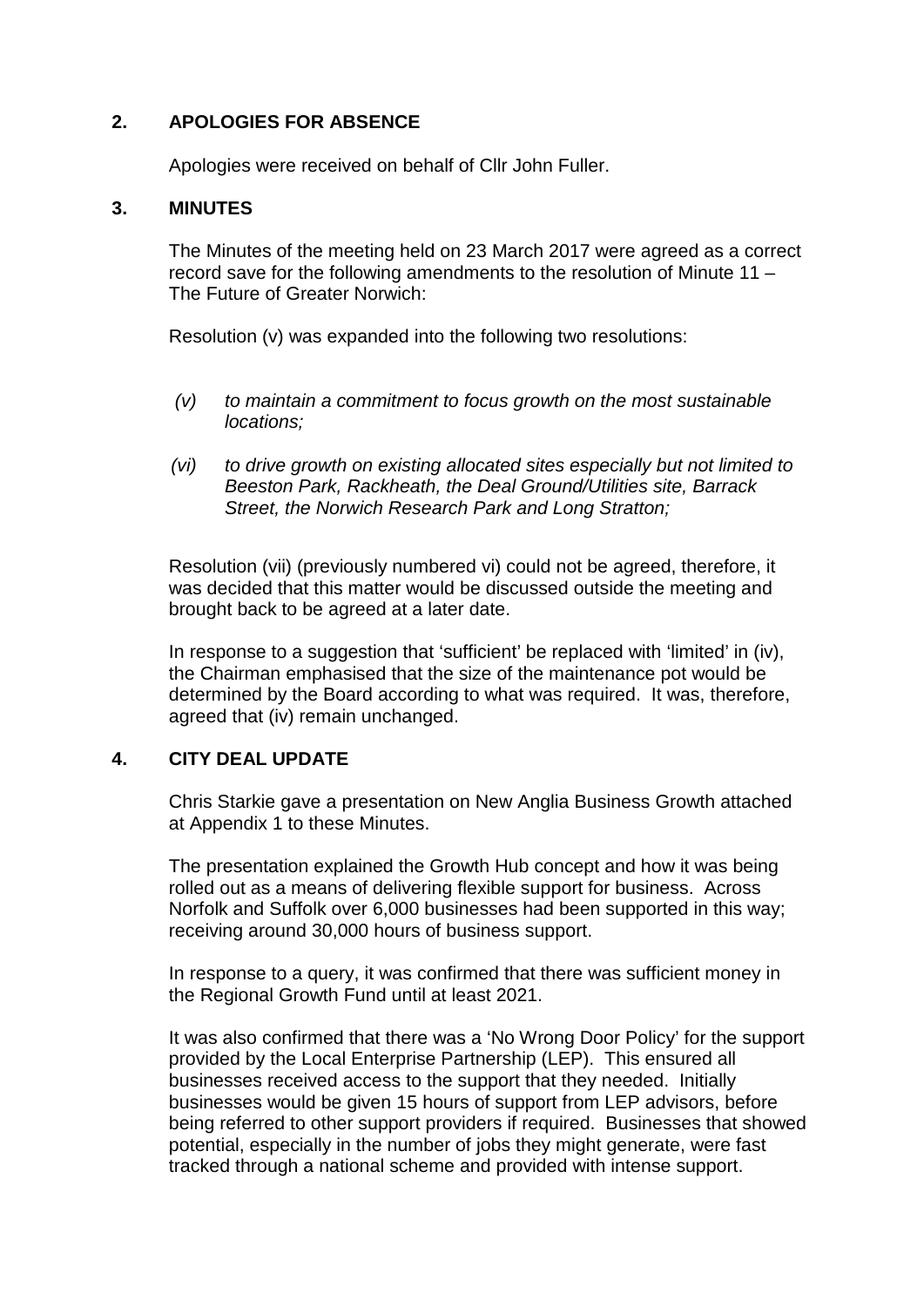So far, 740 of these intensive supports had been undertaken.

A Member emphasised that there were a considerable number of small businesses that were hidden, yet had the potential to grow and it was very important to make the effort to reach this type of business.

The meeting was also informed that some of the Growth Advisors employed in the Hub specialised in the tech/innovation sector and focused on the kind of work being undertaken at the Norwich Research Park, Hethel and the International Aviation Academy.

#### **5. ANNUAL GROWTH PROGRAMME**

The report set out the Greater Norwich Growth Programme and recommended projects for inclusion in 2017/18.

Members were requested to note that delays in agreeing the 2017/18 Growth Programme had impacted on a number of projects and that some further slippage on other projects might occur as a result of this.

The Board was also advised that no maintenance costs were being sought for the 2017/18 Growth Programme, but it had been recognised by each council that sufficient funding for the maintenance pot would be required from 2018/19 onward.

Concern was expressed in respect of the ongoing annual allocation of £2m from the Infrastructure Investment Fund for capital education provision, as there were insufficient Community Infrastructure Levy receipts to commit to such a figure at present.

In response, the Chairman emphasised that the proposal was to commit up to £2m in forthcoming years and this would be evaluated and agreed by the Board as investment plans were considered in the future.

It was also noted that the Infrastructure Investment Fund would be used as leverage to access funding for infrastructure projects from other sources as well.

It was requested that a delivery trajectory of projects be included in future reports, as the Board needed to be aware of delays so that other projects could be brought forward instead.

#### **RESOLVED**

to

- (i) endorse the seventeen projects recommended for inclusion in the 2017/18 Annual Growth Programme and commit spend from the Infrastructure Investment Fund towards these projects;
- (ii) commit up to £2m from the Infrastructure Investment Fund for the delivery of capital education provision in the Greater Norwich area;
- (iii) agree to build up a cash reserve, equal to one year's loan repayment, to be built up over three years;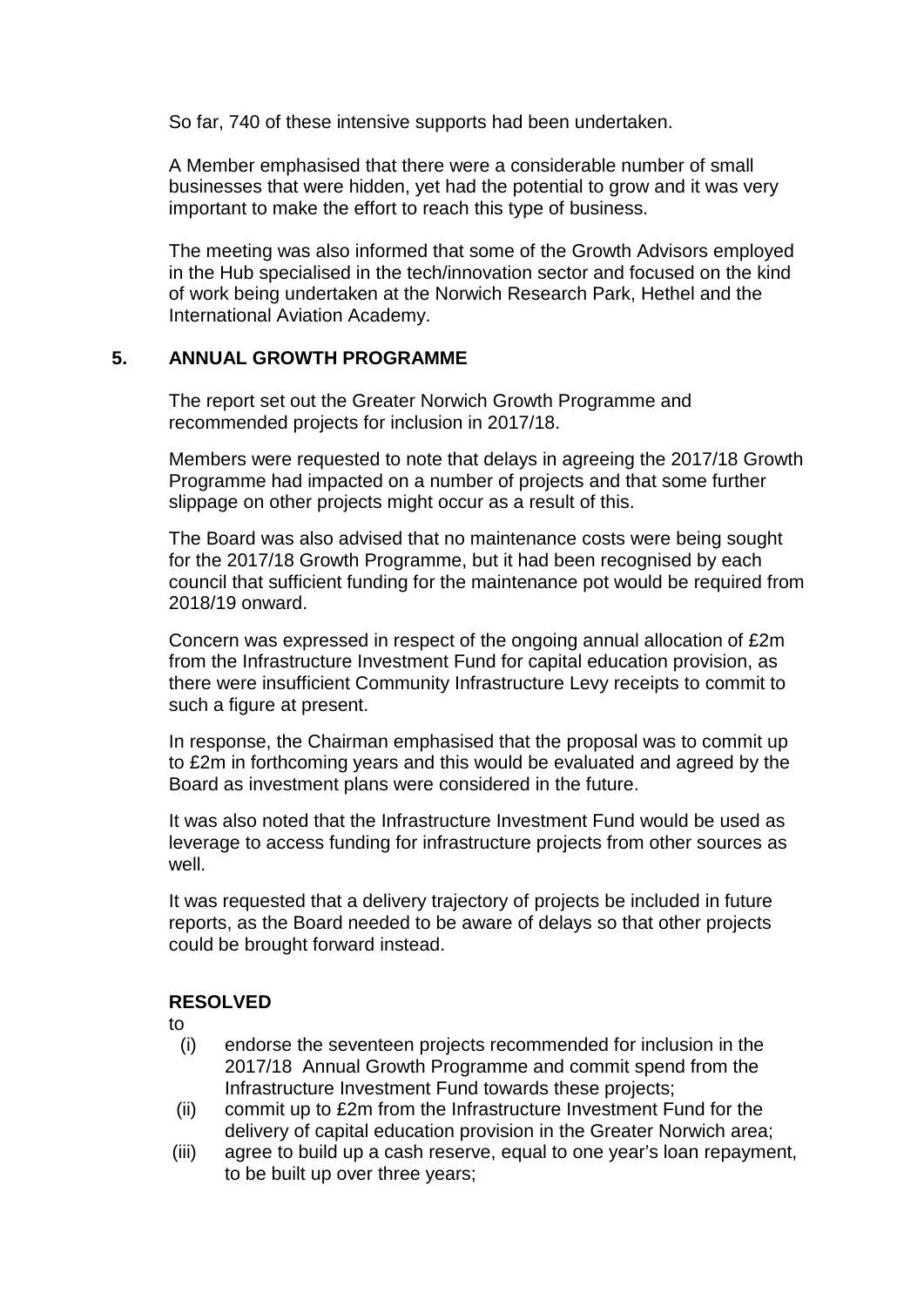- (iv) note the delivery impact of not having an agreed 2017/18 Annual Growth Programme until May 2017, recognising some projects will have already slipped; and
- (v) continue to delegate responsibility of managing the delivery of the Growth Programmes to the Greater Norwich Infrastructure Delivery Board.

## **6. GREATER NORWICH LOCAL INFRASTRUCTURE FUND**

The report provided an update on the delivery profile of projects to be funded from loans to developers for infrastructure required to unlock onsite delivery of development.

Officers had met informally with two developers, one of which was interested in going ahead with a loan. It was now proposed that officers be permitted to make developers formal offers.

A Member suggested that housing associations should also be approached, as they might also be interested in taking advantage of a loan.

The Chairman emphasised that the loans already agreed and agreed in principle needed to be confirmed, as the funding could be used elsewhere if not required.

It was confirmed that the loans would continue to be reviewed, to assess their likelihood of being brought forward and that, therefore, recommendation (ii) would be amended to reflect this.

The Chairman also suggested that a decision on risk might need to be explored; possibly looking at taking a second charge, rather than a first charge on property secured against the loan.

#### **RESOLVED**

to

- (i) note the withdrawal of the Bowthorpe scheme from the fund;
- (ii) note the delivery review of each of the projects agreed and agreed in principle by this Board to date *and review them again*;
- (iii) instruct the Infrastructure Delivery Board to proactively approach developers who might benefit from the current arrangements; and
- (iv) instruct the Infrastructure Delivery Board to approach small and medium sized developers with the offer of a smaller scale facility over the next 2-3 years, based on the available identified headroom of the fund.

# **7. GREATER NORWICH LOCAL PLAN**

The Board noted the issues regarding maximising delivery, the role of existing and planned infrastructure and the economic priorities of the Greater Norwich Local Plan.